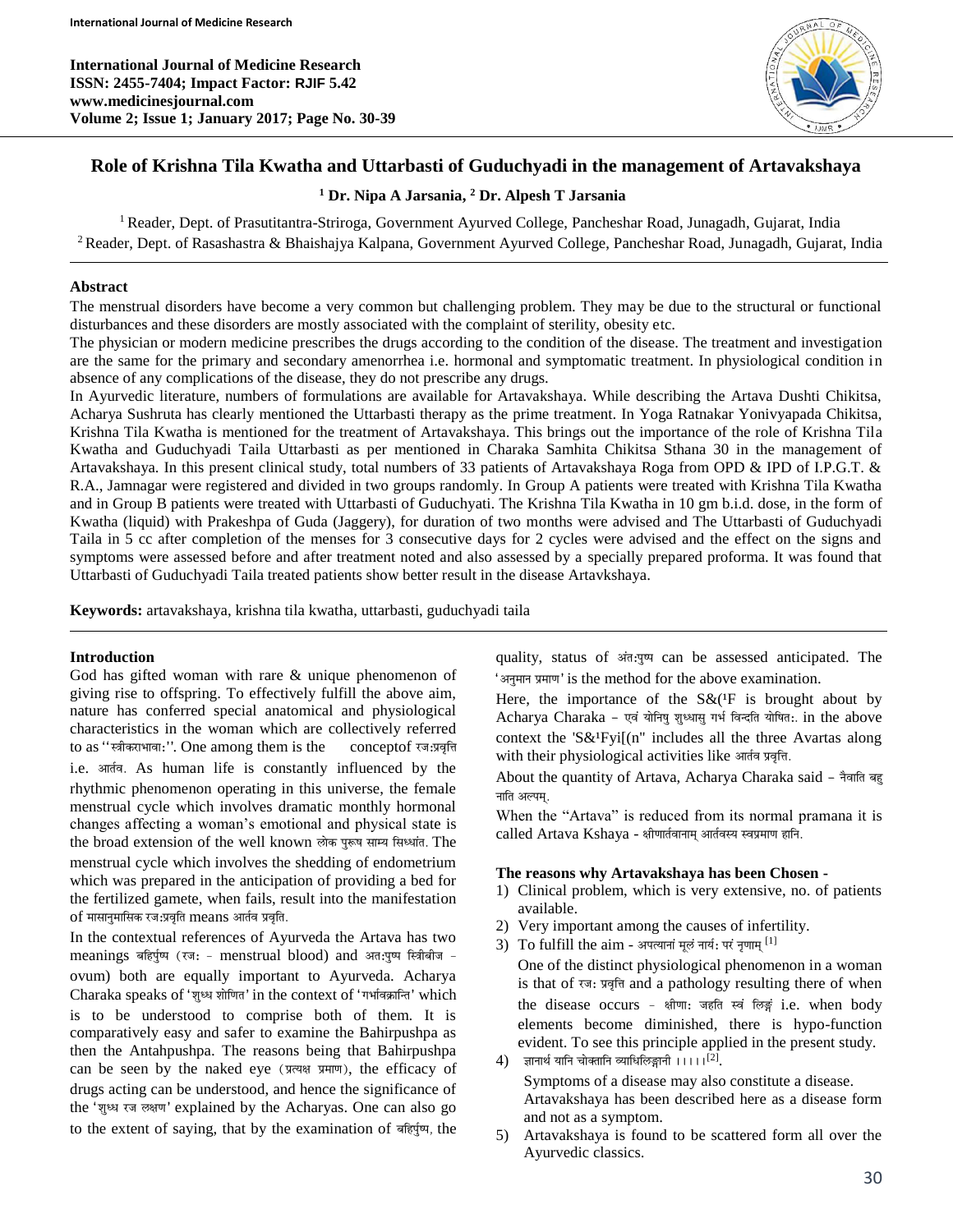- 6) Artavakshaya is characterized by an evil in the bud stage.
- 7) In the allied sciences, it is treated with hormonal therapy, which produces massive side effects.
- 8) The present study is aimed to find out a method of treatment which will impart a permanent, easy, effective and less side effect producing care, which can be easily administered and accepted by the patient.

For the treatment of Artavakshaya many drugs are available. In such recipes, we have selected "Krishna Tila Kwatha" as an oral administration.

सगुड श्यामतिलानां क्वाथं प्रात: सुशीलितो नार्या. जनयति कुसुमं सहसा गतमपि सुचिरं निरान्तऽकम्.. $^{\left[ 3\right] }$ 

And in the second group, I have selected Uttarbasti of "Guduchyadi Taila" because menstrual blood flow is under the control of Apanavayu. Apanavayu in its normally, performs function of excretion of body constituents like, the Shukra, Artava, Vitta, Mutra. Hence it can also be understood that the vitiated Apanavayu will also cause vitiation in the Artava. And the Uttarbasti of Sneha is more useful in most of diseases of Garbhashaya for Vatashamana. So Uttarbasti is most effective treatment for Vatashamana and considered both as a Shamana and Brimhana therapy.

g&D\*c)milt) '''''''''''''''''''''''''''''''''''''''. '''''''''''''''''''''''''''''''''''''''' ' p\Ny[\_it:. [4]

### **Historical Review**

Artavakshaya is the most common disease in woman. It has been stated as the forerunner of Nashtartava. It is one of the Artava Dosha also.

No scriptural evidence is available in Prevedic and Vedic periods specifically as Artavakshaya.

## **Sushruta Samhita**

While describing the Artava dosha, Sushruta has mentioned Kshinartava as one of the symptoms of Artavakshaya.

In Sutrasthana also he has mentioned the Artavakshaya Lakshanas and Chikitsa in 15th chapter.

#### **Vagbhatta I, II and Sharangadhara**

They have not used the word Artavakshaya but they have mentioned "Kshinartava".

#### **Bhela Samhita**

He has described about "Alpartava" and "Vikrita Artava" but here also Alpartava and Artavakshaya both are the synonymous.

## **Aims and Object**

- 1. To study the detailed etiopathogenesis of the Artavakshaya.
- 2. Critical review of Ayurvedic and modern literatures on Artavakshaya.
- 3. To evaluate the clinical efficacy of the two selected formulations in Artavakshaya.
- 4. To find out the other effects of the selected drugs if any.

## **Materials and Methods**

For the present study, three type of material have been utilized viz. the literary material, clinical material and the laboratory materials.

### **Conceptual Study**

Different Ayurvedic and modern texts, research papers, modern and Ayurvedic journals etc. were referred for the conceptual part which is includes

### **a) Anatomical consideration of Stri Sharira (Yoni)**

To know proper patho-physiology and management of any disease, the knowledge of anatomy and physiology of concern organ is very necessary.

This section deals with the Stri Sharira – i.e. Yoni from Ayurvedic point of view as well as modern point of view.

### **b) Physiology Consideration of Yoni**

This section mainly deals with physiology of Artava from Ayurvedic and modern view.

### **Ayurvedic view**

The menstrual phenomena is one of the main phenomena occurring in the females which adds to the importance of females on functional background.

### **Nirukti**

ॠतौ भवम् आर्तवम्  $^{\rm [5]}$ .

Here, the word

**Ritu:** Means a particular or specific time.

**Bhavam:** Implies its occurrence.

So, whole term denotes a substance of the body which flows out at a specific time or period is called as Artava.

## **Definition**

मासि मासि रज: स्त्रीणां रसजं स्त्रवतित्र्यहम्  $^{\rm [6]}$ .

Rakta reaching uterus and coming out from Yoni for 3 days in every month is called Rajah.

## **Artava Utpatti Hetu**

As every action in this universe is not without any cause, the Artava Utpatti being one type of action is caused by the following factors.

- i. Kala ii. Dhatuparipurnata iii. Karma iv. Swabhava
- v. Vayu
- 

### **Modern View**

Menstruation is the visible manifestation of cyclical physiological uterine bleedings out of shedding of endometrium due to invisible interplay of hormones mainly through the hypothalamo-pituitary-ovarian axis. For the menstruation to occur the axis must be intact and the endometrium must respond to ovarian hormones estrogen and progesterone and the out flow tract must be patent.

Menstruation is the final phase induced  $\&$  regulated by Hypothalamo-pituitary –ovarian-utero endometrial axis through hormones.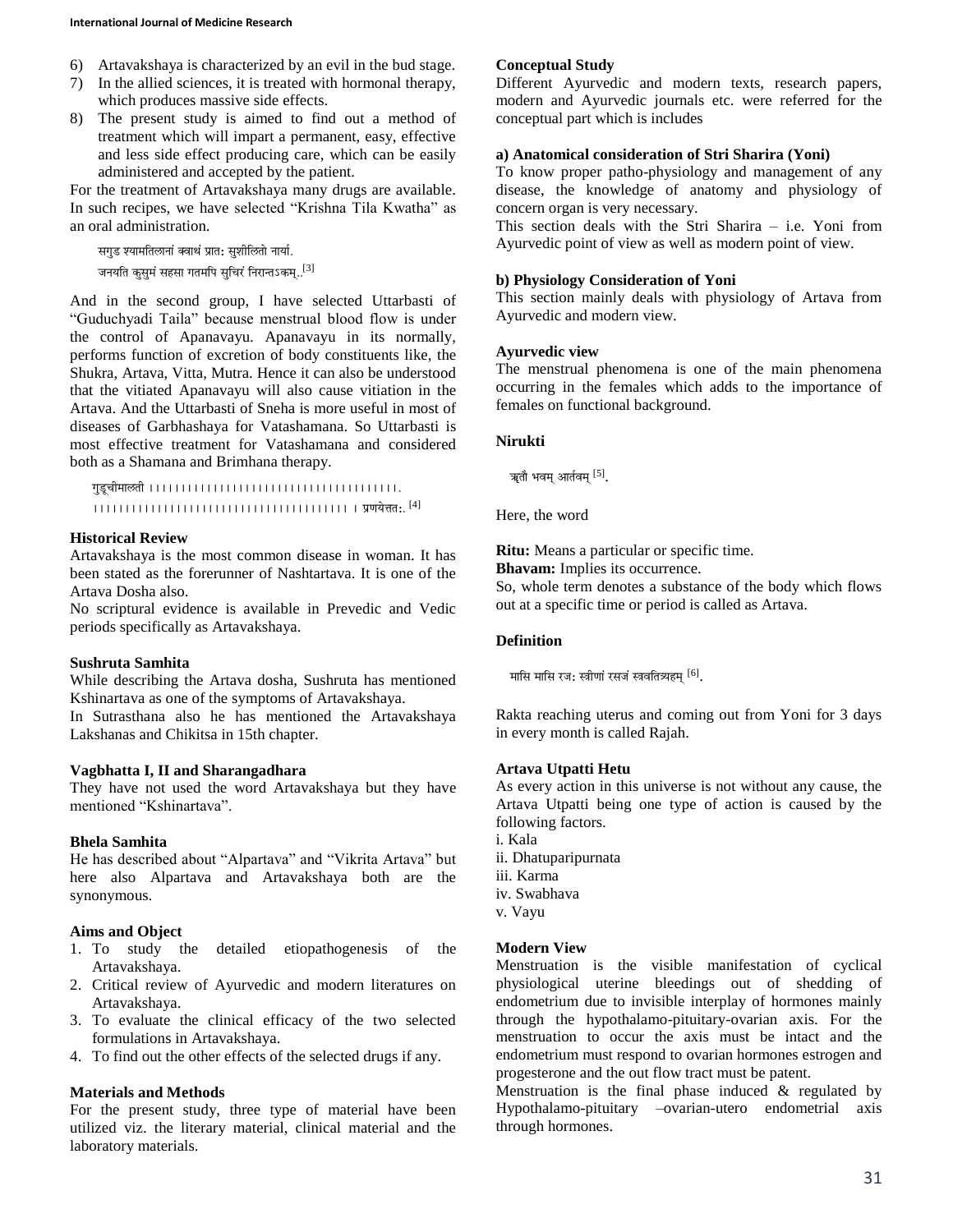#### **International Journal of Medicine Research**

The secretion of gonadotrophins by the anterior pituitary is in turn controlled by a hypothalamic regulatory peptide factor called Gonadotropin Releasing Hormone – GnRh or LHRH. Ovarian hormones also control the production of gonadotropins by the negative feedback mechanism. The production of gonadotropins by the anterior Pituitary is in a cyclical fashion, and the centre for rhythm control lies in the hypothalamus, as shown in figure.

## **Gonadotropins**

They are produced by the anterior lobe of the pituitary.

- i) Follicle Stimulating Hormone (FSH)
- ii) Luteinizing Hormone (LH)
- iii) Prolactin

## **i) Follicle Stimulating Hormone (FSH)**

Under the influence of this hormone, during each menstrual cycle, one of the primordial follicle is converted into graffian follicle.

## **ii) Luteinizing Hormone (LH)**

It acts on the mature graffian follicle and leads to shedding of the ovum.

## **iii) Prolactin (PRL)**

It is responsible for the maintenance of corpus luteum. But its main action is on the active breasts where it maintains lactation.

## **Ovarian steroidogenesis**

Mainly two hormones are secreted from the ovaries which are responsible for menstruation. These are (i) Oestrogen (ii) Progesterone.

## **i) Oestrogen**

The predominant sites of production are granulosa cells of the follicle.

Oestrogen causes proliferation of endometrial glands and growth and compaction of the stroma. It restores the endometrium including its spiral arteries after menstruation, but does not induce the gland to secrete. An endometrium suddenly deprived of an oestrogen influence breaks down and bleeds.

## **ii) Progesterone**

The progesterone is secreted from the luteinised theca granulosa cells of the corpus luteum.

Progesterone increases the thickness of the endometrium by enlarging the glands and by rendering the stroma oedematous. It promotes endometrial enzymatic activity induces the glands, already proliferated by oestrogen to secrete and brings about the decidual reaction in the stroma.

## **Artava Chakra**

Artava Chakra Kala (Interval between the two menstrual cycle)

Artava Chakra is divided into three Kala.

- 1) Artava Srava Kala
- 2) Ritu Kala
- 3) Rituvyatita Kala

As per modern science whole menstrual cycle is mainly divided into 3 phases.

- i) Menstrual bleeding phase
- ii) Proliferative phase
- iii) Secretary phase

As per our science, the duration of Artava Chakra is one month (Chandramasa - 28 days).

As per modern science,  $28 \pm 7$  days have been accepted.

## **1. Artava Srava Kala**

a) Different opinions regarding the duration of the bleeding time or the Sravakala.

| Harita                | 7 Days                                                  |
|-----------------------|---------------------------------------------------------|
| Charaka               | 5 Nights                                                |
| Vagbhatta             | 3 Nights                                                |
| Bhavamishra -         | 3 Days                                                  |
|                       | As per modern science $-4$ to 5 days is considered as a |
| bleeding time $[7]$ . |                                                         |
|                       |                                                         |

b) Process of Artava Utpatti and Srava

In Ayurvedic texts, references about process of Artava Utpatti directly and indirectly which are drawn from scattered references.

रसादेव स्त्रिया रक्तं रज: संज्ञ प्रवर्तते  $^{[8]}$ . .

तथा रक्तमेव च स्त्रीणां मासे मासे गर्भकोष्ठमनुप्राप्य त्र्यहं प्रवर्तमानमार्तवमित्याहु.  $^{[9]}$ मासि मासि रज: स्त्रीणां रसजं स्त्रवति त्र्यहम्.  $^{\rm [10]}$ 

From Rasa (Dhatu) the Rakta named as Artava is formed. Rakta reaching uterus and coming out from the genital tract for three days in every month is called Artava.

## **Different opinions regarding the formation of Artava**

- Formed from Rasa Sushruta, Vagbhatta-II Dalhana Chakrapani,
- Formed from Rakta Vagbhatta-I
- Actually both these descriptions are identical because Rakta either Dhaturupa or Artavarupa is always derived from Rasa, thus it appears that Sushruta etc. have mentioned the earlier stage of Artava formation while Vagbhatta-I the later stage.
- Chakrapani clarified that during the process of formation the Artava is Saumya due to influence of Rasa, while at the time of its exertion due to specific changes it assumes Agneya character. This alteration is brought due to change in character caused by Doshas in the same way as solid substance are changed into fume due to action of fire, cane juice a vitiating factor of Kapha is changed after fermentation into wine which vitiates all the three Doshas.
- Arundatta opines that this artava is formed from ahara rasa and not from Rasa Dhatu<sup>[11]</sup>.
- Acharya Sharangadhara and Bhava Prakasha mentioned Artava as by product (Updhatu) of Rakta [12].
- Acharya Bhava Mishra while explaining the formation of dhatus writes that women posses one extra Dhatu, just as presence of one extra Ashaya (Garbhashaya), thus Artava as seventh and Shukra as eighth Dhatu<sup>[13]</sup>.
- Chakrapani has clarified the process of Artava as Updhaturupa with help of Charaka opinion.
- According to Acharya Charaka from the various kinds of food ingested there are formed assumable nutrient fluid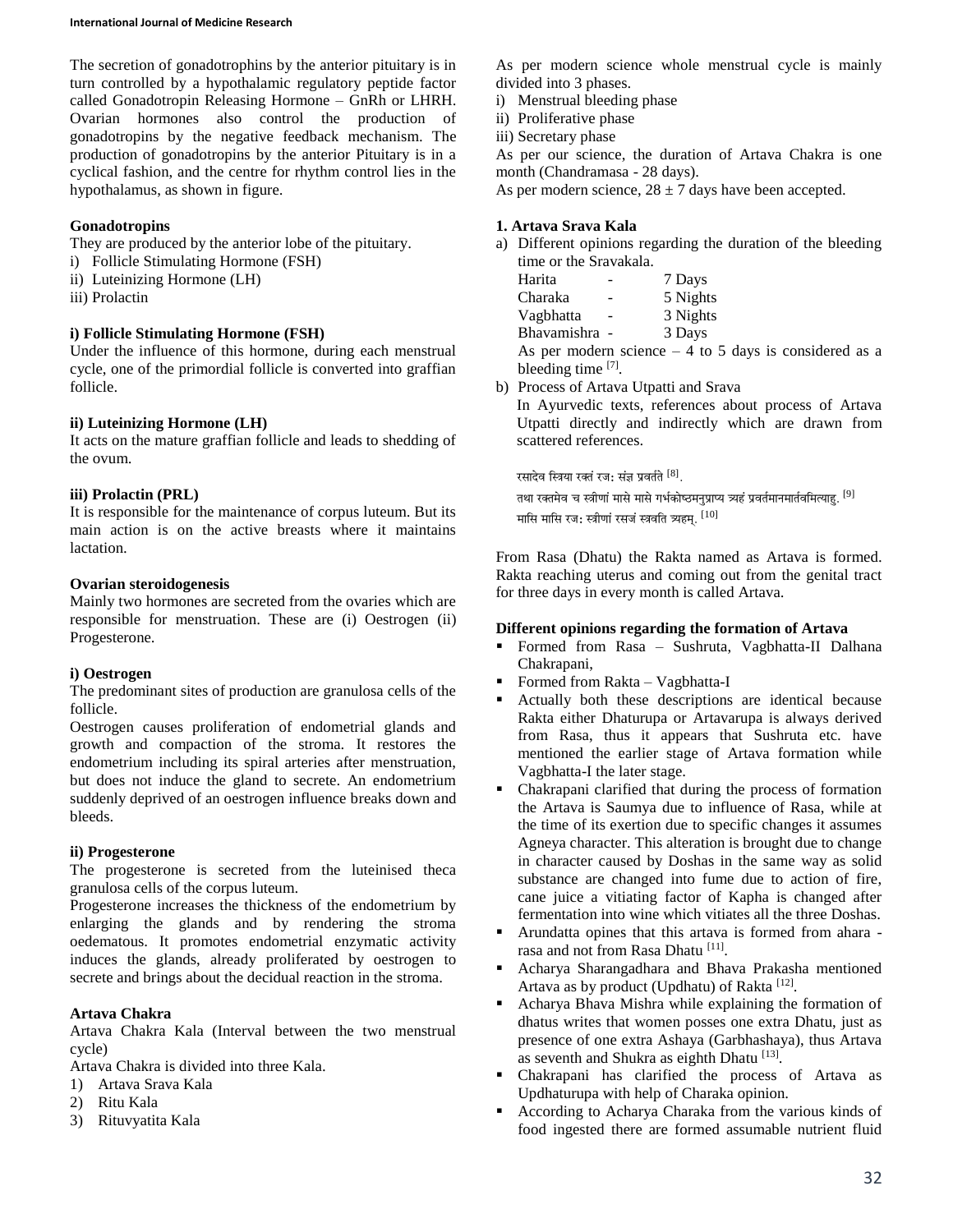called the Prasada Bhaga and excretory mater called the Mala Bhaga<sup>[14]</sup>.

- Just after the completion of Jatharagni and Bhutagnivyapar, Ahara converts into Ahara rasa upon which Rasadhatvagni acts and produces two main parts named (1) Sthulabhaga (2) Sukshmabhaga out of them Sthulabhaga is used as a upadhatu i.e. Artava [15].
- Acharya Sushruta while describing the formation of Dhatus accepts formation of Artava as Dhaturupa along with Shukra in female [16].
- Rasa is successively transformed into each of the six remaining fundamental tissues of the body in continuation in shape of each Dhatu for the period of 3015 Kala. Thus the Rasa is converted into Shukra or Artava in woman in course of a month [17].



# **Artava Ekatrikarana Evam Visarjana**

```
मासेनोपचितं काले धमनीम्यां तदार्तवम्.
इषत कष्णं विगन्धश्च वायर्योनिमखं नयेत. ^{[18]}
```
The blood collected for whole month by both (uterine vessels and their endometrial capillaries) assuming Ishatkrishna Varna and specific Gandha is brought downward to Yonimukha for excretion.

```
रजोवहा सिरा यस्मिन् रज: प्रविसृजन्यत:.
पष्पभतं हि तदैवान्मासि मासि प्रवर्तते. ^{\left[19\right]}
```
Acharya Kashyapa believes that, the blood in adult females during their reproductive period, enters into Garbhakoshtha every month. This is done by the Rajovaha Shiras present in the Garbhashaya which are the carrier of the Artava formed by the action of Artavagni upon the Rakta. These shiras fill the uterus every month and after the completion of one month the Artava is expelled out by them.

We can correlate this Kala with menstrual phase which is occurs for 4-5 days after day 28 of the cycle due to shedding away of endometrial bits and bleeding from endometrial bed bleeding occurs as -

a. Capillary bleeding with or without of sub-epithelial haematoma

- b. Venous haemorrhage
- c. Diapediasis.

Menstrual phase is caused by withdrawal of oestrogen and progesterone support of endometrium.

## **2. Ritu Kala (Proliferative phase - b)jigmkil)**

The Ritu Kala is known as Bijagam kala so we can take it as most fertile period and during this period the ovulation occurs.

- Different Acharyas have different views about the Ritu Kala.
- i) According to Sushruta and Vagbhatta, Ritukala is twelve day of menstruation.
- ii) According to Bhava Prakasha it is 16 nights, starting from the 1st day of the menstrual cycle. In Bha. Pra. Purvakhanda Garbhaprakarana described as different caste wise distribution<sup>[20]</sup>.

| umenent casic wise uistmoution |   |         |
|--------------------------------|---|---------|
| Brahmana                       |   | 12 days |
| Kshatriya                      | - | 10 days |
| Vaishaya                       |   | 8 days  |
| Shudra                         |   | 6 days  |
|                                |   |         |

iii) Acharya Kashyapa also described Ritukala is different for different caste [21].

| Brahman   |   | 12 days |
|-----------|---|---------|
| Kshatriya |   | 11 days |
| Vaishya   | - | 10 days |
| Shudra    |   | 9 days  |
|           |   |         |

iv) If the reproductive system is healthy it may be entire month, known as Ritukala.

शृध्ध योनिगर्भाशयार्तवाया मासमपि त् केचित.  $^{\left[ 22\right] }$ 

- Ritukala is second phase of Artava Chakra.
- According to different Acharyas, stribija or ovum is deposited during this period. This phase is not directly related to Artavakshaya but indirectly it is closely related to this subject. Secretion of hormones in this phase is responsible for regular and normal Artava Chakra or Artava Pravrtti.
- Ritukala denotes proliferative phase including ovulation. During this phase oestrogen is produced and causes hypertrophy of the cervix and increase the cervical gland secretion. The secretion is more watery alkaline with less protein and mass electrolytes. These favour penetration of the sperm. Immediately after the cessation of menses, the endometrium is 1 to 2 mm thick and consists mainly of the basal layer and a minimal amount of spongiosum. Throughout the cycle, the histology of the stratum basal remains relatively constant, constituting of inactive stroma and small, straight glands. All the changes occur in the surface layer or stratum functional. The scanty surface epithelium and the collapsed, narrow crypts or glands are

lined by cuboidal cells. The stroma is dense and compact. During the proliferative phase, under the influence of oestrogen, there is marked proliferation of epithelial and stromal cells. Estrogen receptor of content is greatest during the midproliferative phase, whereas only about one fourth of the stromal and glandular cells stain positively for progesterone receptors. Mitotic figures are abundant. Initially, the stroma becomes dense. Glycogenesis is a critical activity in the proliferative phase, and glycogen storage begins on approximately day 10. The glands subsequently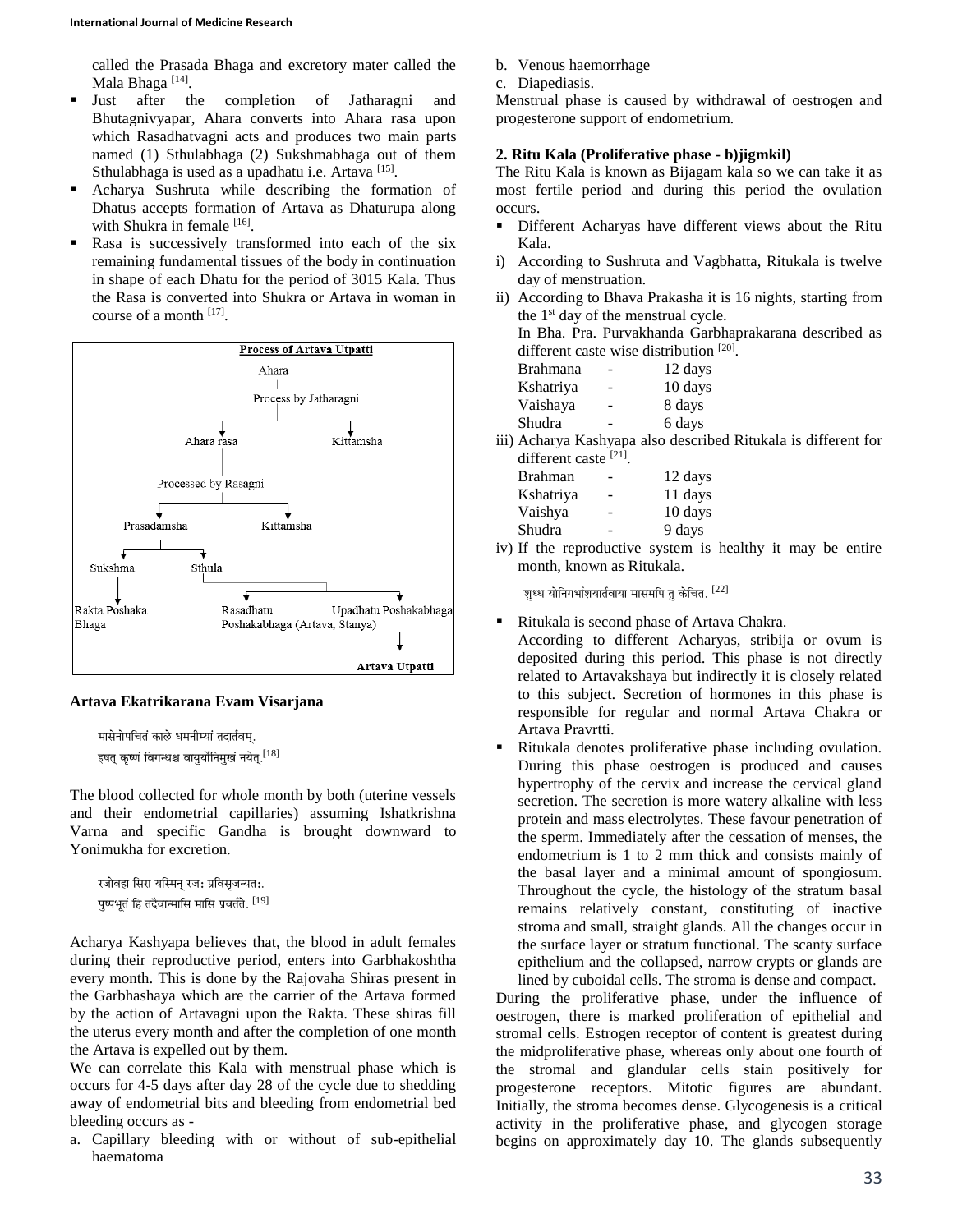becomes increasingly long and tortuous. Maximal pseudostratification of glandular cells occurs just before ovulation. As glycogen storage increase in the glandular epithelium, migration of the nuclear toward the surface begins. At the time, columnar cells compose the surface epithelium. At midcycle the endometrial thickness is characteristic and average 10-12 mm in maximum diameter. The thickness increases further in the luteal phase largely due to Oedema and glandular differentiation as described below however this thickness is characteristic in appearance.

During the late proliferative and early secretary phases, the concentration of progesterone receptors rises, especially in the glandular cells, and that of oestrogen receptors begins to decrease. The rise of progesterone receptor context sensitizes the endometrium to the action of the soon to be secreted progesterone.

## **3. Rituvyatitkala (Secretary Phase)**

Except the closure or constriction of yoni, any other physical or psychological changes are not described for this stage.

- As Acharya Sushruta quoted in Sharirsthana A flower of lotus closed after sunset, similarly after Ritukala the Yonimukha of woman gets constricted and does not accept Shukra or permits the entry of bija (sperm) into uterus [23] .
- Rituvyatitkala means the Kala which is coming after Ritukala. During this secretary phase due to influence of progesterone hormone cervical mucus becomes more thick and viscid preventing sperm penetration.

These points towards the hormonal phenomena. This results of combined activity of oestrogen and progesterone. Within 48 to 72 hours, after ovulation mitotic activity ceases and glycogen rich subnuclear vacuoles appears in the cells of the glands. The subnuclear vacuoles are the first indication of progestational effect, without the synergistic effect of oestrogen and progesterone glycogen does not accumulate under the influence of continued progesterone stimulation the vacuoles begin to ascend from their subnuclear location towards the gland lumina and becomes supranuclear the glycogen day 16 and 20, reaching 15 times the level during the proliferative phase.

The stroma becomes edematous and more vascular, stromal cells and their nuclei enlarge providing a pseudodecidual reaction. Endometrial height reaches to 5 to 6 mm. Blood vessels and glandular tortuosity increases to a maximum, as doe's secretary activity.

In the middle of the secretary phase (6 to 7 days after ovulation) the endometrium is best prepared for implantation, glycogenolysis is maximal at this time. Under the influence of phosphorylase, glycogen is broken dawn to glucose to provide for the nutritional needs of the free floating blastocyst. Phosphorylase activity is stimulated by progesterone and reaches twice, the level seen in proliferative phase. However recent data by milecoidsky and cavorkers, suggest that the active form of this enzyme is not increased in the luteal phase and that the major enzymatic change during the luteal phase is the almost 20 fold increase. Over the activity of glycogen synthetase phosphatase. Estrogen and progesterone receptor content falls during the mid and late secretary phase and virtually disappears from the glandular cells, whereas some progesterone receptors can still we found

in the stroma and myometrium.

At the end of the secretary phase, the maximal endometrial response to ovarian sex steroid has occurred. The premenstrual exhausted glands begin to collapse and fragment. Marked infiltration with polymorph a nuclear and mononuclear leucocytes occurs. Autolysis begins.

In this way it is described in Ayurveda as a Artavachakra and in modern text as a menstrual cycle, it seems that there is not much difference. The Rituchakra is started to be under the influence of Vata, Pitta and Kapha doshas. The progesterone and oestrogen may be produced due to Pitta and Vata dosha. Since all the locomotor system reflex action and to carry stimulus from one organ to another is under the control of Vata dosha. i.e. Hypothalamus-pituitary-ovario-uterine reflex. This reflex is working through all the three stages of the menstrual cycle, naturally the Vata dosha is coming into play through all the three phases of the menstrual cycle working its Karma i.e. stimulating action "Pravartaka Chestanam".

### **Disease Review**

The disease review deals with general view of Artvakshaya starting with Artav Dushti, further Nidana Panchaka, Chikitsa etc. of this disease from Ayurvedic concept is described. In the modern concept of disease review detail definition, description of causative factors, types, related investigation and management of scanty and infrequent menstruation is explained. Here also described details of Uttarbasti.

### **Drug Review**

In such recipes, we have selected Krishna Tila Kwatha from the reference Yoga Ratnakara<sup>[24]</sup>.

In second group, Uttarbasti of Guduchyadi has been selected from the reference [25].

## **Compound Drug Study**

Drug review with highlight on Compound and Individual drugs has been described.

## **(I) Krishna Tila Kwatha**

**Ref.:** सगुड श्यामतिलानां क्वाथ: प्रात: सुशीलितो नार्या. सुमं सहसा गतमपि सुचिरं निरातङ्कम्.  $^{[26]}$ 

#### **Ingredients**

1) Krishna Tila Yavakuta 1 part 2) Water 4 part

#### **Procedure**

Patients are advised to prepare Kwatha by चतुर्थावशेष method mentioned by Acharya Sharangadhara.

## **(II) Guduchyati Taila:**

Ref. गड्चीमालतीरास्नाबलामधुकचित्रकै: निर्दिग्धिकादेवदारूयूथिकाभिश्च कार्षिकै:. तैलप्रस्थं गवां मूत्रे क्षीरे च द्विगुणे पचेत्.  $^{[27]}$ 

## **Ingredients**

Prepare medicated oil by taking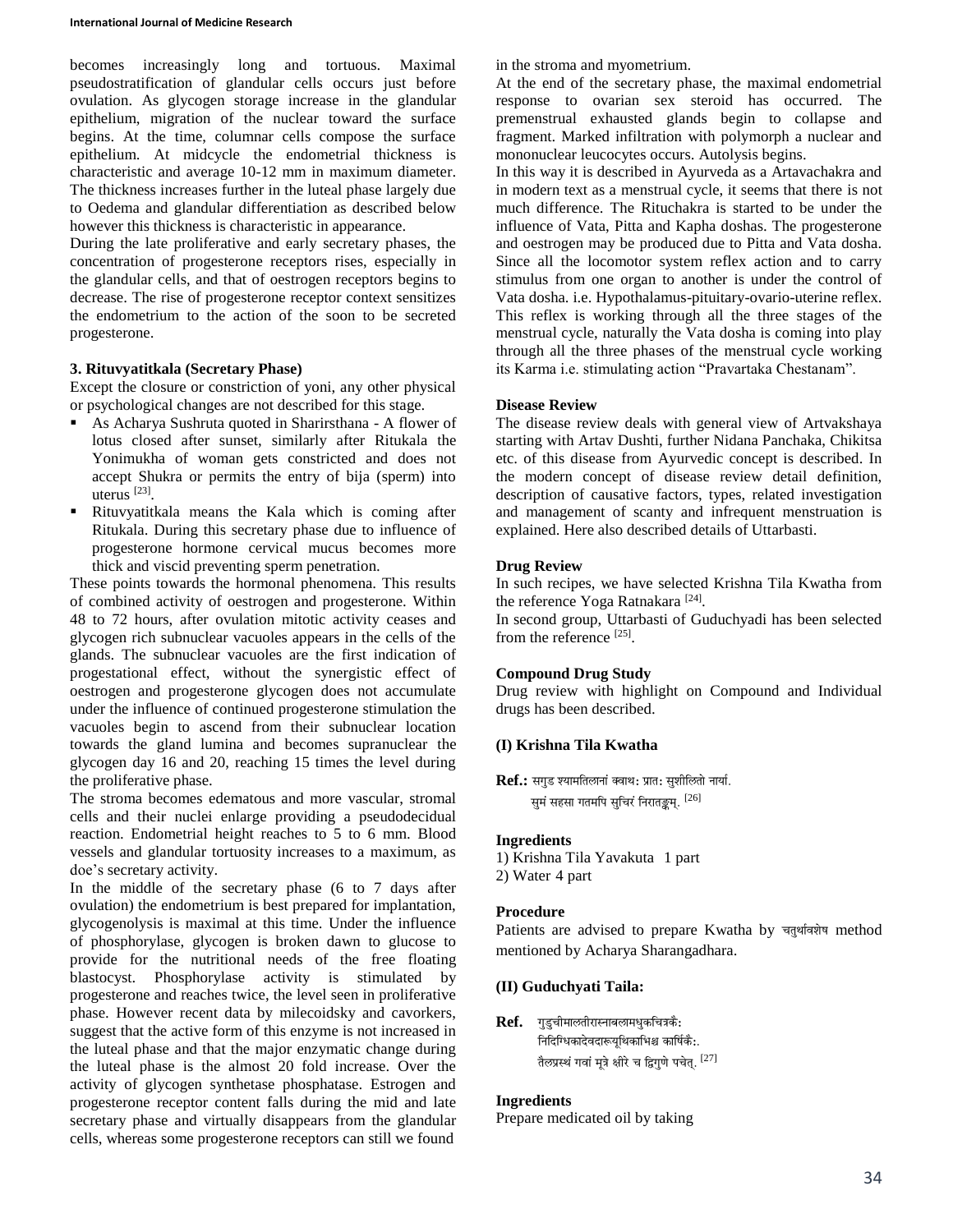**Table 1**

| S. No. | <b>Drugs</b>          | Qty.     |
|--------|-----------------------|----------|
| 01     | Tila Taila            | 64 part  |
| 02     | Cow's milk - Godugdha | 128 part |
| 03     | Cow's urine - Gomutra | 128 part |
|        | Kalka Dravya          |          |
| 01     | Guduchi               | 1 part   |
| 02     | Malati                | 1 part   |
| 03     | Rasna                 | 1 part   |
| 04     | Bala                  | 1 part   |
| 05     | Madhuka               | 1 part   |
| 06     | Chitraka              | 1 part   |
| 07     | Kantakari             | 1 part   |
| 08     | Devadaru              | 1 part   |
| 09     | Yuthika               | 1 part   |

## **Preparation of Guduchyadi Taila**

Guduchyati Taila is prepared by Sneha Paka Vidhi as per mentioned in classical text.

## **Individual Drug Study**

The ingredient drugs of the chosen formulation is expanded in this section with respect to the botanical source, vernacular names, *Rasa Panchaka*, officinal part, chemical constituents and related established pharmacological actions.

## **Clinical Study**

In the clinical study, total numbers of 33 patients of Artavakshaya Roga from OPD & IPD of Hospital, I.P.G.T. & R.A., Jamnagar were registered. Out of which 30 patients completed the course of the treatment with follow up, whereas 3 patients left the treatment Against Medical Advice.

## **Aims and Objectives**

- $\blacksquare$  To evaluate the efficacy of selected drugs on Artavakshaya.
- To study the effect of "Guduchyadi Taila Uttarbasti on Artavakshaya".
- To find out effectiveness of oral medicine on Artavakshaya.
- To compare the efficacy of both formulations in Artavakshaya.
- To find out the other effect of the selected drugs if any.

## **Materials and Methods**

- For the clinical study, the selection of the patients was made from those attending the O.P.D. and I.P.D., department of Kaumarbhritya, I.P.G.T. & R.A. Jamnagar.
- A detailed history was taken according to the proforma specially prepared for this purpose.

## **Criteria for Selection of Patient**

- Patients showing clinical symptomatology of Artavakshaya as described in Ayurvedic texts were selected for the study.
- The patients without any infectious disease, diabetes, anaemia, structural defects in the female genital tract were selected.
- Only the married patients were included in Group-B for administration of Uttarbasti.

## **Criteria for Diagnosis**

- If interval between two cycle exceed more than 35 days and amount is also less.
- If the duration of menstrual flow is 2 days or less.
- The quantity of menses is very less.
- **Painful menstruation along with these symptoms.**

## **Investigation**

- Haematological investigation specially Hb, TC, DC, ESR, PCV.
- Urine specially microscopic and routine examination.
- Stool specially microscopic and routine examination.

## **Management of the patients**

Registered patients were randomly divided into two groups, viz.

**Group A** - Krishna Tila Kwatha

**Dose** - 10 gm. / per day **Duration** - 2 month **Route** - oral **Prakshepa** - Guda (Jaggery)

**Group B** - Guduchyadi Taila Uttarbasti

**Dose** - 5 cc **Route** - Intrauterine **Duration** - After completion of the menses for 3 consecutive days for 2 cycles.

## **Duration of both treatment** - 2 months.

**Follow up** - patients were observed for one month after completion of treatment.

## **Criteria of Assessment**

## **Subjective Criteria**

 The effect was assessed on improvement in signs and symptoms of disease on patients i.e. cardinal symptoms like quantity of menstrual flow duration of menstrual cycle, interval between two cycles (inter menstrual period) and pain during menses.

## **Objective Criteria**

- Pathological changes in routine blood, urine, stool and vaginal smear investigations.
- A detailed proforma was prepared with a special scoring pattern for signs and symptoms to assess the improvement in disease condition.

## **Observations**

In this present clinical study, a total number of 22 patients were registered in Group-A, out of which 20 patients completed the whole treatment and follow-up, where as 2 patients left against medical advice. Out of 11 patients registered in Group-B, 10 patients completed the whole treatment, in this series -

- The present study was done on 30 patients. 33 patients were registered but 30 patients completed the therapy. 3 patients left the therapy before administration of drug.
- It was found that Artavakshaya is not always a familiar trait. Because 90% patients were having negative family history of Artavakshaya.
- Most of the patients i.e. 40% of patients were of 31 to 35 years age group. 93.33% patients were Hindus. 96.67% patients were housewives. 40% patients were educated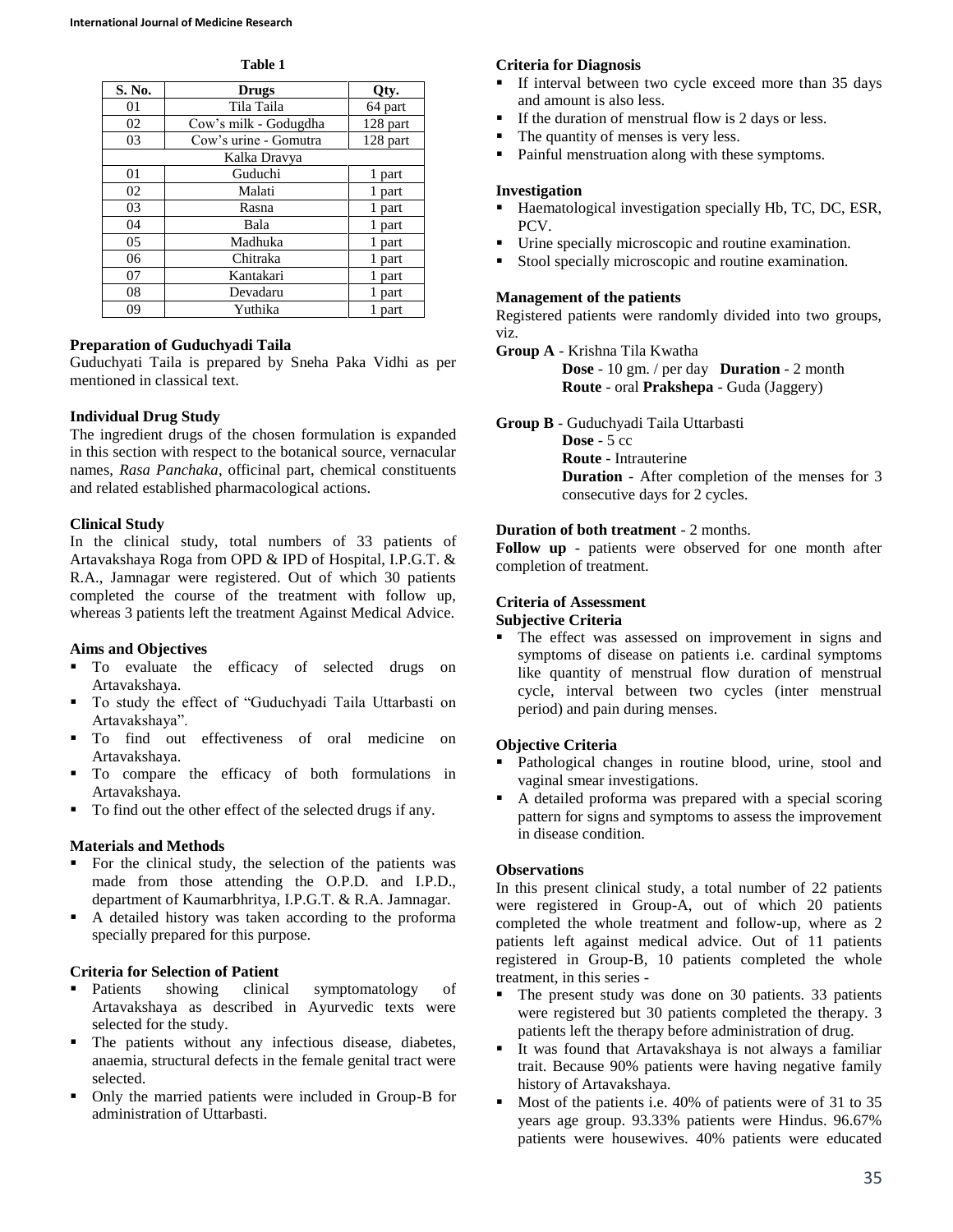upto H.S.C. 63.33% patients were from middle class, 60% patients were from Urban area.

- Most of the patients i.e. 96.67% patients were undergo physical exertion. 43.33% patients have depressed psychological status, 43.33% patients have disturbed and sound sleep respectively, 83.33% patients were habituated to tea.
- Majority of the patients i.e. 93.33% were married, 71.43% patients were satisfied with her sex life, 67.86% patients were multiparous, 100% patients were having proper secondary sex character, 42.86% were not using any contraceptive.
- Majority of the patients i.e. 56.67% had Vata Pitta Prakriti, 70% patients were having Madhyama Sara, 70% patients were having Madhyama Samhanana, 66.67% patients were having Madhyama Pramana, 86.67% patients were having Mishra Rasa Satmya, 83.33% patients were having Madhyama Satva, 76.67% patients were having Madhyama Vyayam Shakti and Aharashakti, 100% patients were from Jangala Desha.
- Most of the patients i.e. 93.33% were vegetarians, 83.33% patients were having Vishamagni, 76.67% were having Katu Rasa Pradhana Ahara, 56.67% patients were having Laghu guna, Pradhana Ahara.
- Most of the patients i.e. 67.86% were not having white discharge, 78.57% were having parous cervical os, 92.86% were not having erosion on cervix at P/S examination.
- Majority of the patients i.e. 64.28% were having AVAF uterus, 89.28% patients were having normal size of uterus, all patients were having mobile uterus and 92.86% patients were not feeling tenderness at P/V examination.
- 60% patients attained their menarche age at 14 yrs. 80% patients were having inter menstrual period between 21 to 35 days. 66.67% patients were having regular menstrual cycle, 63.33% were having no pain during menstruation, 43.33% were using only 2 pad / cycle.
- Most of the patients i.e. 50% were having chronicity of 1 to 4 years.
- All patients were having Aratavavaha Srotodushti, 50% patients were having Annavaha Srotodushti.
- **Maximum no. of patients i.e. 70% were having Vibandha** and Katishula along with Artavakshaya.
- Maximum relief was found in general symptoms in group A i.e. 100% in Anidra and Alasya and 80% relief was found in Adhmana, Katishula, Agnimandya and Bhrama.
- Maximum relief was found in general symptoms in group B i.e. 100% in Adhmana and 83.33% in Vibandha.
- **Local symptoms wise distribution shows that group A** therapy provided maximum relief in Kandu (100%) and Aruna, Krishna Srava (86.67%), while in Group B therapy, provided maximum relief in Neela, Pitta Srava (100%) and Aruna, Krishna Srava (83.33%).
- The effect of Krishna Tila Kwatha (Group A) on cardinal symptoms on 20 patients showed that maximum relief was achieved in Alpata (56.41% duration of menstrual days, 73.91% - pads used), Yathochitakala Adashana (Inter menstrual cycle 29.63%) and Yoni vedana (painful mensis - 66.67%).
- The effect of Uttarbasti of Guduchyadi Taila (group B) on cardinal symptoms on 10 patients showed that maximum relief was achieved in Alpata (73.91% duration of

menstrual days, 75% pad used), Yathochita Kala Adarshana (Inter menstrual cycle 31.58%) and Yonivedana (Painful menses 100%).

## **Results**

- Overall effect of therapy in Krishna Tila Kwatha, 4 patients (20%) attained complete cure. There was a markedly improvement in the status of 5 patient (25%), 10 patients (50%) attained improvement and 1 patients (5%) not attained improvement.
- Overall effect of therapy in Group B, (Uttarbasti of Guduchyadi Taila) 3 patients (30%) attained complete cure. There was markedly improvement in the status of 4 patients (40%) and 3 patients (30%) attained improvement.

## **Discussion**

## **The effect of the therapy on general symptoms**

- In the present study, initially an attempt has been made to divide the patients with general, local and cardinal symptoms. Next attempt has been made to represent the general symptoms and relief there upon.
- In both the groups Adhmana, Vibandha, Katishula, Agnimandya, Aruchi, Anidra Alasya and Bhrama were recorded in most of the patients.
- In the disease (Artavakshaya) Apanavayu is mainly deranged. So its normal functions except Artava Pravriti, may also be improper and as Vibandha might have been seen in many patients. Whereas Agnimandya may be developed by Pittakshaya (lack of Pitta dosha) & Kapha vriddhi(vitiation of Kapha) and subsequent Amotpatti may lead to Aruchi also. The patients were also feeling some depression as we already described in previous chapter that Manasika lakshanas were found associated with the Anidra, Bhrama etc.
- It can be concluded from the above points that as Artavakshaya is a Vata Kapha predominant Vyadhi, the general Symptoms of Vata and Kapha Vriddhi and Pitta Kshaya may be found along with the cardinal symptoms.
- 100% relief was found in Anidra and Alasya. More than 70% relief was found in Adhmana, Agnimandya, Bhrama Aruchi and Katishula in group A which is oral group of Krishna Tila Kwatha.
- **100% relief was found in Adhmana and 83.33% relief** was found in Vibandha in group B which is Uttarbasti group.

## **The effect of therapy on local symptoms:**

- Next attempt has been made to represent the dosha wise local symptoms and the relief in them after the therapy.
- As mentioned in earlier chapter, in both the groups, due to the vitiated Apanavayu, Toda,Bhedadi Vedana in Adhodara and Yoni Pradesha and Aruna Krishna Srava was observed in maximum no. of patients in both groups. Due to Pitta Doha Dahadi Yonivedana and Neela, Pitta Srava observed in group A. Due to Kapha dosha Shukla Srava observed in Group B.
- In group A, the maximum relief was observed over 65% in only 3 symptoms and maximum relief in Toda, Bhedadi Vedana (83.33%) and Aruna Krishna Srava (86.67%) while 100% relief was seen in Kandu.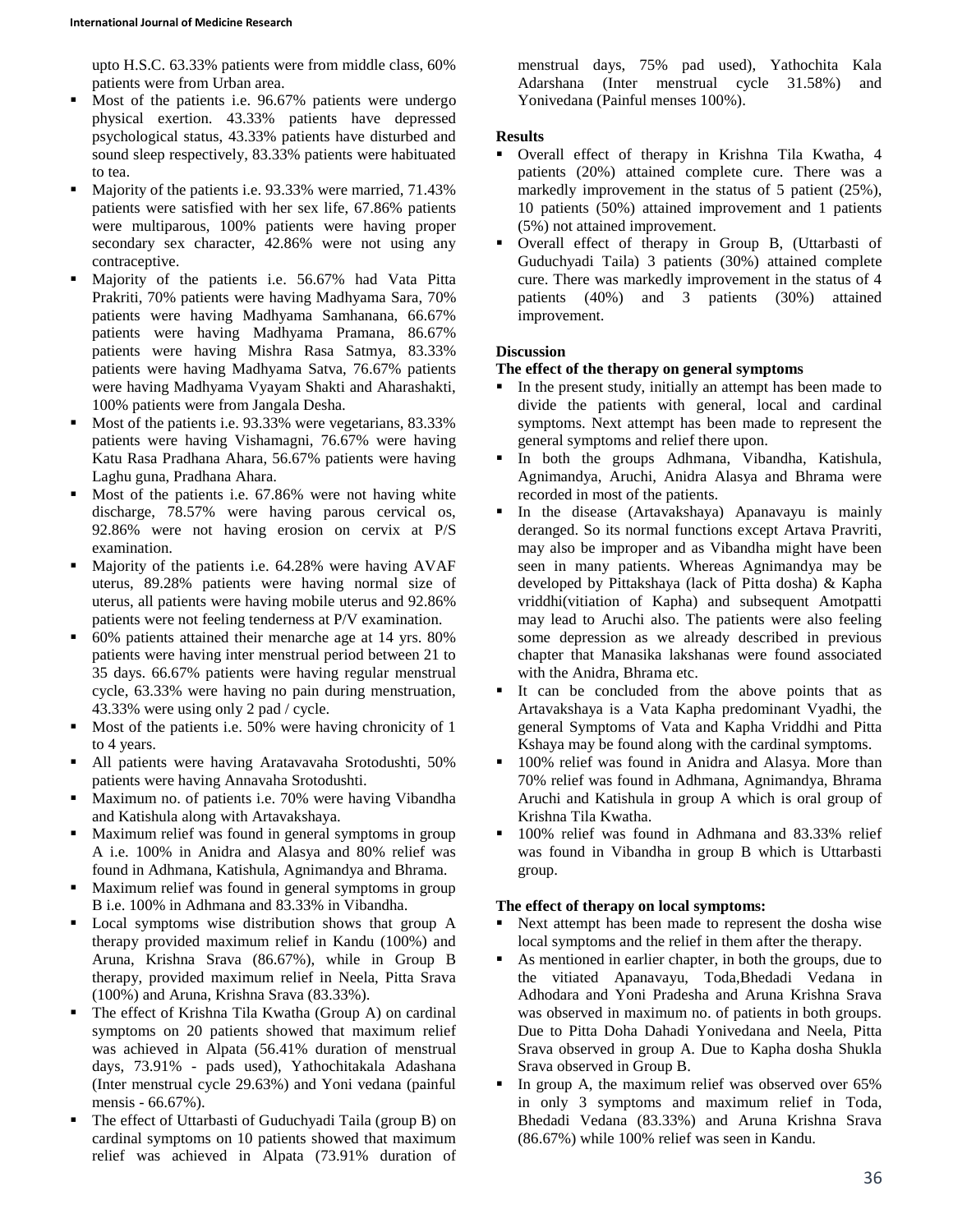- In group B due to basti therapy the relief over  $65\%$  in 4 local symptoms was seen. Out of them maximum relief was found in Neela, Pitta Srava (100%), Aruna, Krishna Srava (83.33%) and 66.67% in Todadi Vedana and Shukla Srava respectively.
- From the above points it may be concluded that the Uttarbasti is a local therapy that's why marked relief was seen in local symptoms in comparison to the group A.
- However the Vata dosha symptoms were found more in both the general and local symptoms in both the groups. In Vatika Symptoms relief was also significant in Group B.

#### **The total effect of therapy on cardinal symptoms Alpata (Duration of menstrual cycle)**

Where the duration of menstrual period is concerned 56.41% increment was seen in group A, and 73.91% increment was seen in group B. These results shows that both were effective increasing the duration of menstrual period but group B (Uttarbasti of Guduchyadi Taila) was comparatively more effective than the group A.

## **Yathochita Kala Adarshanam (Inter menstrual cycle)**

Where the interval between two menstrual cycles is concerned 29.63% reduction was seen in group A and 31.58% reduction was seen in group B. These results shows that group B is more effective in reduction of inter menstrual time.

But statistically result was significant in group A and insignificant in group B.

Here, keeping above result in view the question may arise, why result is not significant? As a solution, this problem may be stated that the prolonged chronicity of Artavakshaya, prolonged inter menstrual time as well as very less quantity of the menstrual discharge before starting the drug were the main causative factors accountable for the insignificant result.

## **Yoni Vedana**

The pain during the menses was subsided in 66.67% in group A and 100% in group B, proving therapy Uttarbasti was comparatively more effective on Yonivedana.

But statistically in group A result was significant while in group B it was insignificant.

## **Alpata (amount of menstrual blood by using pad and its weight)**

Where the amount of menstrual blood is concerned, 73.91% increment of no. of pad in group A and 75% increment of no. of pad in group B. While 48.44% increment of weight of pad in group A and 38.40% increment of weight of pad in group B.

These results show that no. of pads was increased in group A, but weight of pad was increased in group B.

Here, one thing is noticed, in the criteria that the amount of menstrual blood will be assessed by using vaginal pads. But we cannot assess the menstrual blood by vaginal pads completely. Because some patient may change the pad earlier than its capacity and some changes too late than its capacity. In this way, Alpata can be judged on the basis of weight of the pad where as the no. of pads used is arbitrary.

## **Overall effect**

 The consideration of overall effect of the therapy on 30 patients of Artavakshaya in both the groups has been made. 20% patients in the group A and 30% patients in group B were completely cured. 25% patients of Group A and 40% patients of group B were markedly improved. 50% patients of group A and 30% patients of group B were improved. 5% of the patients in group A were got no relief and none of the patients in group B were got any relief.

## **Probable mode of action of the drugs**

- The conducted study would not be complete without knowing the pharmacodynamics and pharmacokinetics of the constituent drugs of the formulations that have been used.
- According to our Acharyas therapeutic efficacy of the drugs depends upon its properties namely Rasa, Guna, Virya, Vipaka or its Prabhava. The activity of the drug may be produced by either one of these or their combination.
- The mode of drug action is a very complicated process involving interaction of the various factors mentioned above. Hence, the drug is administered as a whole to obtain complete healing.

## **Krishna Tila Kwatha**

 Guda is given as adjuvant with Krishna Tila Kwatha and thereby enhances the therapeutic efficacy of the drug.

## **Krishna Tila Kwatha**

Madhura Rasa, Guru, Snigdha Guna, Ushna Virya and Madhura Vipaka. It has Snehana, Vedanasthapana, Sandhaniya and Artavajanana properties.

## **Guda**

Madhura rasa, Natishita, Snigdha guna, Ushna Virya and Madhura Vipaka, Vatapittashamaka.

## **Action on Samprapti Ghataka**

**Dosha**

- **Krishna Tila -** Krishna Tila performs Vatashamaka Karma due to its Madhura rasa, Ushna Virya, Guru, Snigdha Guna and Madhura Vipaka. The presence of fixed oil also imparts Vatashamaka property to it.
- **Guda -** The above mentioned properties of Guda enable it to perform function of Vatashamana. As per shodhal Nighantu, the use of Guda along with Tila has been prescribed for Vata Roga.

## **Dushya**

- **Krishna Tila -** Due to its Madhura rasa and Madhura Vipaka it increases Rasa Dhatu. As Artava is an Upadhatu of Rasa, it will also increase with the administration of Krishna Tila.
- **Guda -** As guda also has same Rasa and Vipaka it will have same action as Krishna Tila.

## **Srotasa**

 **Krishna Tila -** In Artavakshaya, sanga type of Artavavaha srotodushti occurs due to Dosha Dushya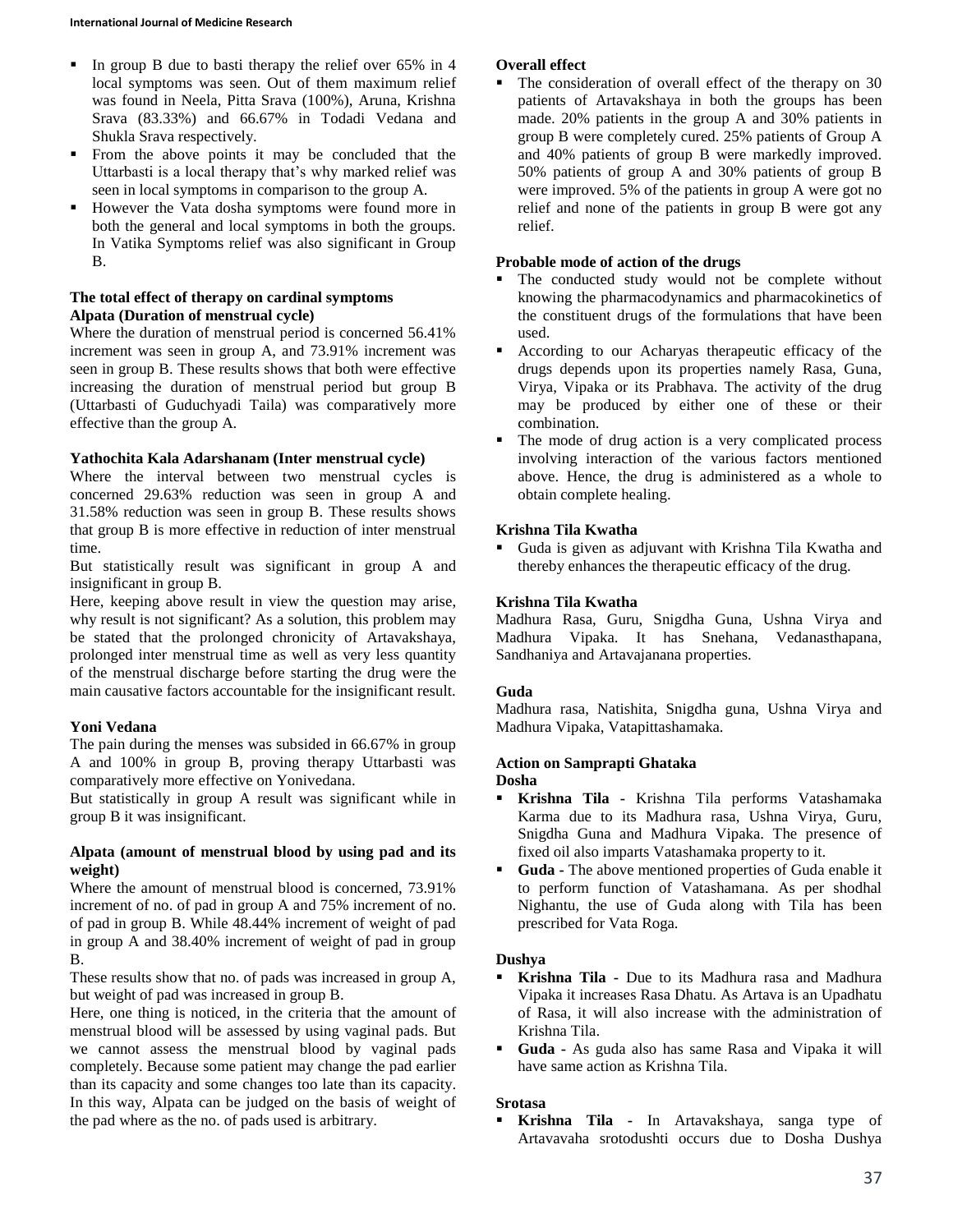Sammurchhana. Due to its Ushna Virya and Vatakapha Doshaghnata it removes the Srotorodha.

- **Guda -** It is also Ushna Virya, so same type of action will be carried out by Guda.
- **Agni** By Ushna Virya it directly effects on Sthanika Artavagni which directly increase the upadhatu Artava. In this way, Krishna Tila Kwatha with Guda acts as a 'Artavajanana'.

## **Guduchyadi Taila**

- Guduchyadi Taila is mentioned in Charaka Samhita<sup>28</sup> for the treatment of Vataja Yoniroga.
- Guduchyadi Taila has Vatakaphashamak properties by virtue of its Madhura, Tikta, Katu, Kashaya Rasas & related properties. It is therefore very suitable for the treatment of Artavakshaya which is due to Vata & Kapha dosha.

## **Taila**

- Tila Taila is one of the main ingredients in Guduchyadi Taila.
- Charaka has mentioned that, Taila acts as Vatakaphashamana. Guduchyadi Taila is prepared mainly by Vata Kaphaghna drugs. In short, Taila has mainly Vatakaphaghna properties and performs Shodhana of Dhatu.

### **Kshira**

 Kshira is the other main ingredient of 'Guduchyadi Taila'. Kshira is Vata Pitta Shamana, Jivaniya and Rasayana. Thus, Guduchyadi Taila has Tridoshaghna properties.

#### **Gomutra**

- Gomutra is also main ingredient of Guduchyadi Taila. It is Kaphaghna due to its Katu, Tikta, Kashaya Rasa. It is also having Tikshna, Ushna, Kshara, Laghu Guna. So it acts as a Garbhashaya Shodhaka by Kshalana Karma.
- Due to above mentioned ingredients, Guduchyadi taila has following properties:

It contains mainly Madhura, Katu, Tikta Rasa, Laghu, Snigdha, Picchila Guna, both Katu and Madhura Vipaka and Ushna and Shita Virya. It has vedanashtapana, Shothahara properties also.

## **Action of Uttarbasti using Guduchyadi Taila Ayurvedic View**

 Sneha (Medicated oil) contains Sukshma Guna as mentioned by Acharya Sushruta in Sutrasthana.<sup>29</sup> So this property of the Sneha along with its constituent drugs enables it to reach deep in to the Artavavaha Srotas and perform function of Srotoshodhana. At cellular level this Sneha begins action on Dosha, Dushya and Agni.<sup>30</sup> Another Vital function of Sneha is to perform Snehana Karma (Lubrication) of Garbhashaya. In this way Samprapti Vighatana of Artavakshaya is brought about.

## **Modern View**

 When Guduchyadi Taila is administered locally in uterine cavity, it is primarily absorbed by the endometrium. Here in it performs functions such as lubrication, ovarian stimulation, hyperaemia, as well as disinfections.

## **Lubrication**

 It has been recognized as a universal lubricant. On administration it tends to soften and loosen the uterine muscles and membranes. Thus making them more motile as an effect it helps to break down the endometrial layer and facilitate menstruation.

## **Ovarian stimulation**

 During the process of Uttarbasti, some amount of the Guduchyadi Taila enters the ovaries through the uterine wall. This in-turn stimulates the ovaries to release progesterone and oestrogen. On account of local irritation. These two hormones thus cause the onset of menstruation.

## **Hyperamia**

 The medicated oil reaching uterine cavity causes irritation of its walls. This leads to the condition of hyperamia which causes thickening of the endometrial layer.

## **Disinfection**

 The test drug contains many antiseptic agents therefore it causes disinfection in conditions of endometritis etc.

## **Conclusion**

- Acharya The word 'Artava' has two meaning i.e. Antahpushpa (ovum) and Bahirpushpa (menstrual blood). But here it can be inferred as Bahirpushpa (menstrual blood only).
- Though, 'Artavakshaya' is described as a symptom in classics, but in present study it appears like a disease by Nidana, Lakshana and Chikitsa base.
- The main principle of management of Artavakshaya are Brimhana, Agnivardhaka and Vatanulomaka treatment.
- The present study was done on 30 patients. 33 patients were registered but 30 patients completed the therapy. 3 patients left the therapy before administration of drug.
- It was found that Artavakshaya is not always a familiar trait. Because 90% patients were having negative family history of Artavakshaya.
- The effect of Krishna Tila Kwatha (Group A) on cardinal symptoms on 20 patients showed that maximum relief was achieved in Alpata (56.41% duration of menstrual days, 73.91% - pads used), Yathochitakala Adashana (Inter menstrual cycle 29.63%) and Yoni Vedana (painful mensis - 66.67%).
- The effect of Uttarbasti of Guduchyadi Taila (group B) on cardinal symptoms on 10 patients showed that maximum relief was achieved in Alpata (73.91% duration of menstrual days, 75% pad used), Yathochita Kala Adarshana (Inter menstrual cycle 31.58%) and Yonivedana (Painful menses 100%).
- Finally, the conclusion can be drawn that both the therapies are effective but 'Uttarbasti' therapy is more effective than the 'Kwatha' therapy.

## **Reference**

- 1. Cha. Chi. 30/5
- 2. Cha. Ni. 8/40
- 3. Yog. Rat. Yo. Chi. 3
- 4. Cha. Chi. 30/59-60
- 5. Amarkosha